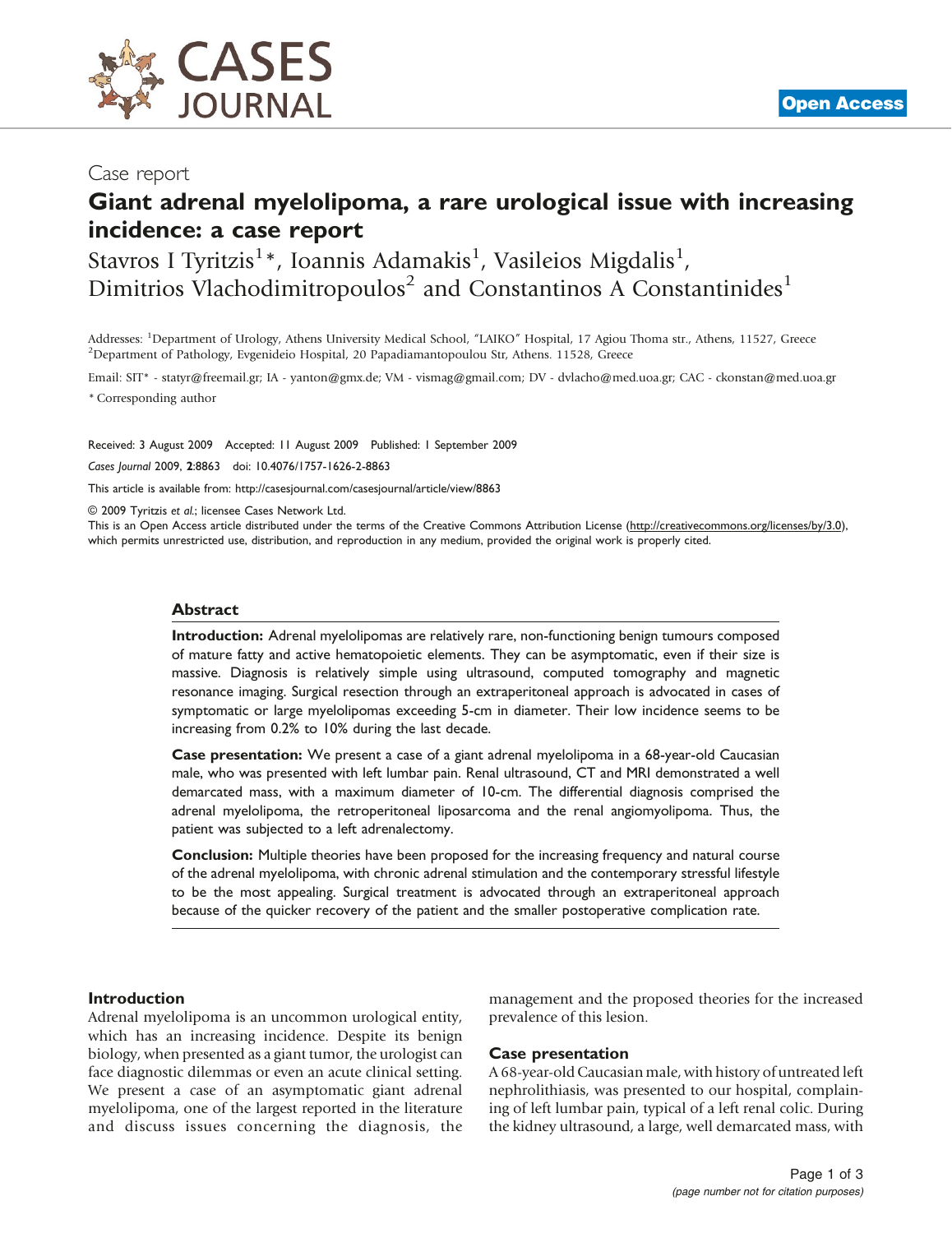

Figure 1. (a) Enhanced computed tomography (CT) of the upper abdomen, showing a large heterogenous mass, covering the upper right retroperitoneal space, (b) Magnetic resonance imaging (MRI) of the mass, which demonstrates clearly the origin of the mass from the adrenal gland. The right kidney is slightly deviated.

a maximum diameter of 10-cm was demonstrated, in the upper pole of the right kidney, mimicking a renal angiomyolipoma. Contrast-enhanced computed tomography (CT) was performed the next day, verifying a heterogeneous mass with predominant fatty components in the right retroperitoneal space, measuring approximately 12-cm in diameter, slightly compressing the right kidney and vena cava (Figure 1a). Magnetic resonance imaging (MRI) was performed and the findings were classic for myelolipoma (Figure 1b). The tumour was predominantly hyperintense with signal intensity similar to fat on T1/T2 weighted images and lost signal on the fat-suppressed sequences. No other pathological findings were recorded, apart from a large lower pole calculus of the left kidney, with a diameter of 1.4-cm, evidential of the patient's nephrolithiasis. The differential diagnosis comprised the adrenal myelolipoma, the retroperitoneal liposarcoma and the renal angiomyolipoma.

Surgery was performed through a right subcostal incision for the extraperitoneal approach of the right adrenal gland. The mass was totally dissected from the upper pole of the right kidney and excised en-block with the right adrenal gland. The macroscopic examination of the mass revealed a giant mass measuring  $19 \times 12 \times 2$  cm, surrounded by a thin capsule. Yellow adipose tissue was unevenly scattered on the capsule with varying amounts of red hematopoietic tissue (Figure 2). The pathology report showed a giant myelolipoma of the right adrenal gland.

The patient had an uneventful postoperative course and was discharged on postoperative day 4.

### **Discussion**

Adrenal myelolipomas are also called incidentalomas, since their diagnosis is based on autopsy or imaging techniques performed for reasons unrelated to adrenal diseases. They



Figure 2. (a) Myelolipoma attached to the adrenal gland (H & E stain,  $\times$ 25), (b) Typical hstological features of myelolipoma comprising adipose tissue and poorly differentiated plasma cells with large, hyperchromatic nuclei (H & E stain, ×100).

are relatively rare, non-functioning benign tumors composed of mature fatty and active hematopoietic elements. Their incidence ranges from 0.01% to 0.2% and less than 300 cases were reported until 2000 [\[1\]](#page-2-0). Nevertheless, their prevalence seems to be increasing up to 10%, due to novel and enhanced imaging techniques [[2](#page-2-0)]. Is this however the only reason for this increase?

Multiple theories have been proposed for the aetiology and natural course of the adrenal myelolipoma [\[3-5\]](#page-2-0). The most widely accepted theory is adrenocortical cell metaplasia in response to stimuli, such as necrosis, inflammation, infection or stress [[6](#page-2-0)]. The chronic adrenal stimulation, as it is demonstrated by the high incidence of the disease to the elderly [\[7](#page-2-0)], could generate the development of benign or malignant tumors. Cushing's disease, hypertension, diabetes and obesity are often related to adrenal myelolipomas and could be characterized as major adrenal stimuli. We could also speculate that the contemporary stressful lifestyle and imbalanced diet could be implicated to the pathogenesis of this tumour. Another unusual and unexplained observation is the predominance of the tumour in the right adrenal gland, as reported in several series [\[8\]](#page-2-0).

Diagnosis of adrenal myelolipomas can be unproblematic with the use of ultrasound, contrast-enhanced CT, MRI or positron emission tomography (PET). We believe that fineneedle aspiration bears the risk of rupture, especially in cases of giant lesions and spillage when a malignant neoplasia is encountered. No endocrinological evaluation is needed, since myelolipomas are non-functioning tumours.

The management of adrenal myelolipomas should be individualized. A small, less than 5-cm, asymptomatic myelolipoma could be followed-up over a 1-2 year period with imaging controls. On the contrary, a symptomatic lesion or a large >5-cm myelolipoma should be surgically excised, since there are reports of spontaneous rupture and